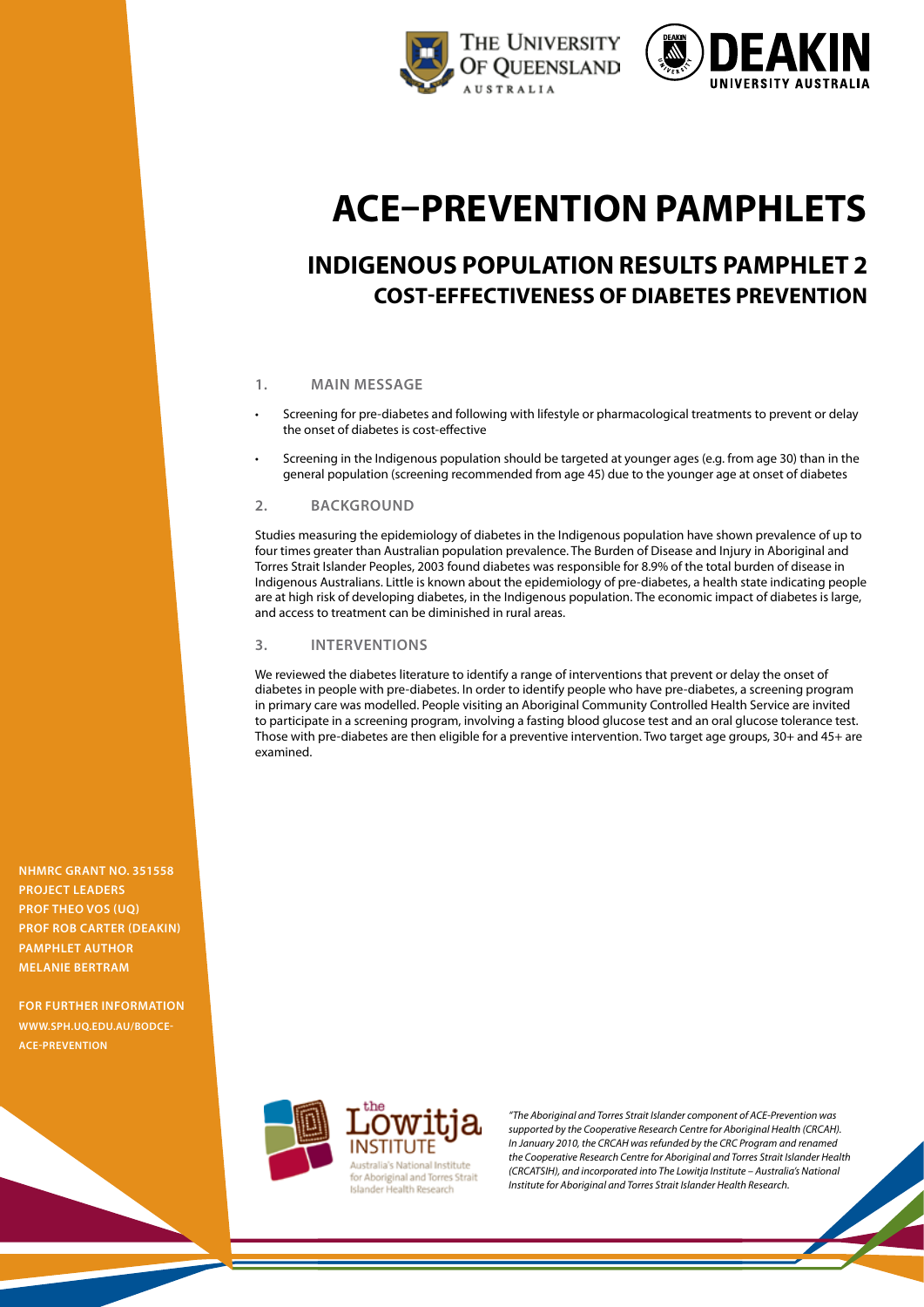From the review process, we selected three pharmaceutical interventions and three lifestyle intervention programs for cost-effectiveness analysis:

- a) *Pharmacotherapy: Acarbose:* A drug treatment that prevents the release of glucose from carbohydrates. Treatment is 100mg three times per day.
- b) *Pharmacotherapy: Metformin:* A drug treatment that lowers the level of glucose in the blood. Treatment is 850mg two times per day.
- c) *Pharmacotherapy: Orlistat:* A drug treatment that prevents the body from absorbing fat from foods. Treatment is 120mg three times per day.
- d) *Lifestyle: Diet:* Involves group counselling by a dietician weekly for one month, monthly for the next three months and three monthly thereafter. f) *Lifestyle: Diet & Exercise:* Involves group counselling by both a dietician and an
- e) Lifestyle: Exercise: Involves group counselling by an exercise physiologist weekly for one month, monthly for the next three months and three monthly thereafter. and the counterling by an exercise
- f) *Lifestyle: Diet & Exercise:* Involves group counselling by both a dietician and an exercise physiologist weekly for one month, **4. Choice of comparator** monthly for the next three months and three monthly thereafter.

#### **4.** CHOICE OF COMPARATOR siscreening in place for pre-diabetes in Australia and no pharmaceutical treatments are no pharmaceutical treatments are no pharmaceutical treatments are no pharmaceutical treatments are no pharmaceutical treatments are no

The comparator to the interventions is current practice. There is currently no systematic screening in place for pre-diabetes in Australia and no pharmaceutical treatments are approved for pre-diabetes on the PBS. In determining the optimum mix of interventions, we assume none of the interventions of interest are currently in place.

#### **5. Intervention cost-effectiveness**

.<br>All interventions are likely to be cost-effective, particularly if targeted at the younger age group, where greater health gain can be achieved. Exercise alone, diet alone and orlistat are dominated by other lifestyle or pharmacological interventions.<br>achieved. Exercise alone, diet alone and orlistat are dominated by other lifestyle or pharmacological int are dominated by other lifestyle or pharmacological interventions.

Table 1: Cost-effectiveness ratios and probability of being cost-effective for three diabetes prevention interventions following screening<br>from 200.20 or 45 from age 30 or 45

|                    | Screening in 30+                                 |                                                             | Screening in 45+                                 |                                                             |
|--------------------|--------------------------------------------------|-------------------------------------------------------------|--------------------------------------------------|-------------------------------------------------------------|
| Intervention       | Cost-effectiveness<br>ratio (\$/DALY<br>averted) | Probability cost-<br>effectiveness ratio<br>< \$50.000/DALY | Cost-effectiveness<br>ratio (\$/DALY<br>averted) | Probability cost-<br>effectiveness ratio<br>< \$50,000/DALY |
| Diet &<br>Exercise | \$15,000                                         | 100%                                                        | \$17,000                                         | 100%                                                        |
|                    | $($9,000 - $26,000)$                             |                                                             | $($11,000 - $25,000)$                            |                                                             |
| Acarbose           | \$17,000                                         | 95%                                                         | \$24,000                                         | 96%                                                         |
|                    | $($3,000 - $60,000)$                             |                                                             | $($ \$11,000-\$62,000)                           |                                                             |
| Metformin          | \$18,000                                         | 100%                                                        | \$21,000                                         | 100%                                                        |
|                    | $($8,000 - $31,000)$                             |                                                             | $(S14.000 - S33.000)$                            |                                                             |

A combination of metformin and diet & exercise, the two most cost-effective interventions, is also good value for money with an A combination of metformin and diet & exercise, the two most cost-effective interventions, is incremental cost-effectiveness ratio of \$7,000/DALY to add a second intervention at ages 30 and above. add a second intervention at ages 30 and above. decording and diet & exercise, the two most cost-effective interventions, is also good value for mo

2

same) there is more doubt how appropriate the available evidence on effectiveness of diet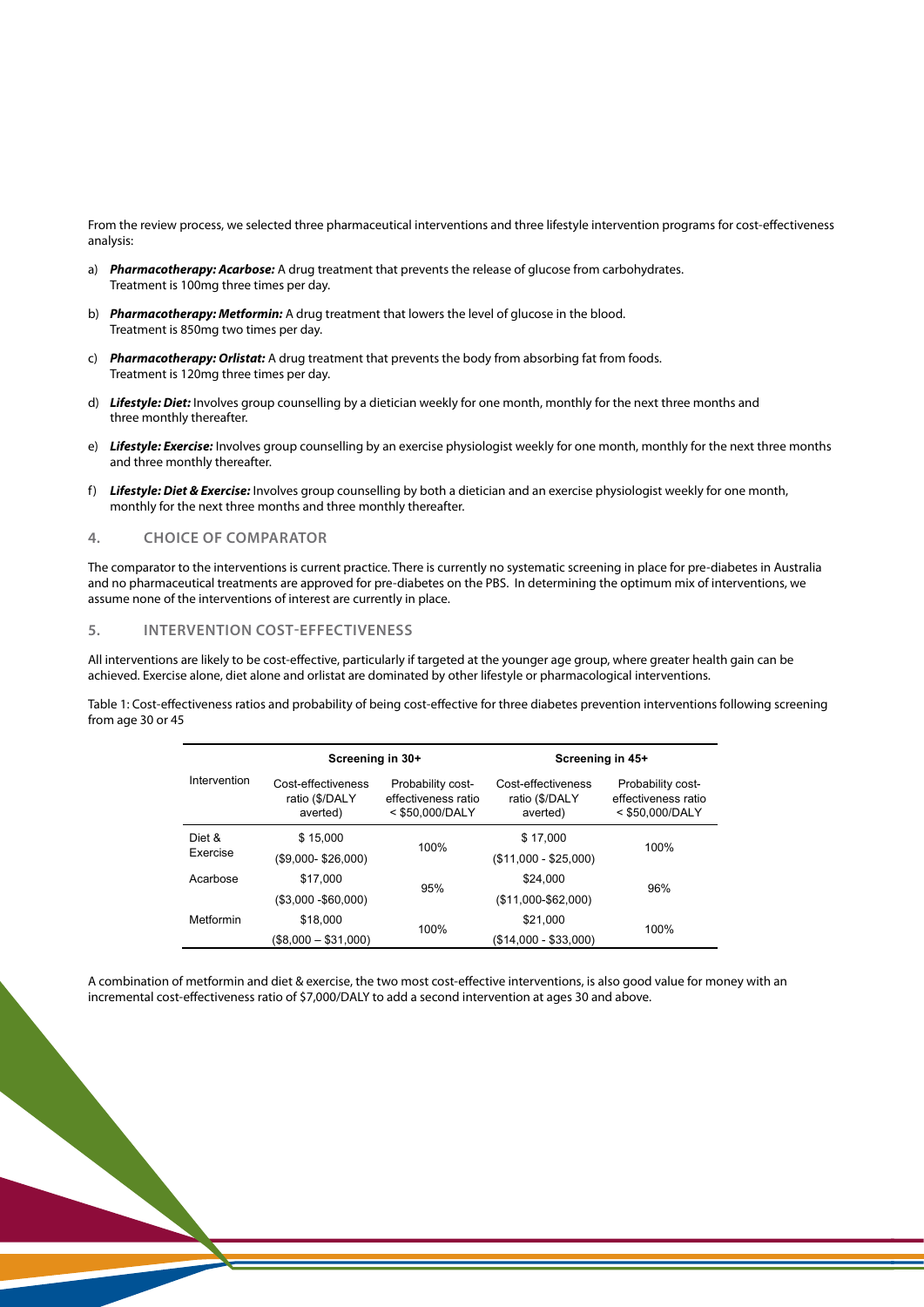#### **6. Conclusions**

Screening to identify people with pre-diabetes, followed by preventive interventions is highly recommended for Indigenous Australians from age 30 upwards. The interventions are far more cost-effective in the Indigenous population than in the Australian population as a whole due to the much higher potential for health gain despite the greater cost of delivering the screening intervention through Aboriginal Community Controlled Health Services.

Results are based on effectiveness data in non-Indigenous populations. While the effectiveness of drugs is likely to be similar between populations (as long as adherence is the same) there is more doubt how appropriate the available evidence on effectiveness of diet and exercise interventions is to predict outcomes in Indigenous Australians. Individual diet and exercise interventions may be less appropriate in the Indigenous population. In order to calculate the cost-effectiveness of more culturally appropriate interventions, efficacy trials must first be undertaken.

For more information on this topic area, please visit website **www.sph.uq.edu.au/bodce-ace-prevention**

#### **7. About ACE-Prevention**

To aid priority setting in prevention, the Assessing Cost-Effectiveness in Prevention Project (ACE-Prevention) applies standardised evaluation methods to assess the cost-effectiveness of 100 to 150 preventive interventions, taking a health sector perspective. This information is intended to help decision makers move resources from less efficient current practices to more efficient preventive action resulting in greater health gain for the same outlay.